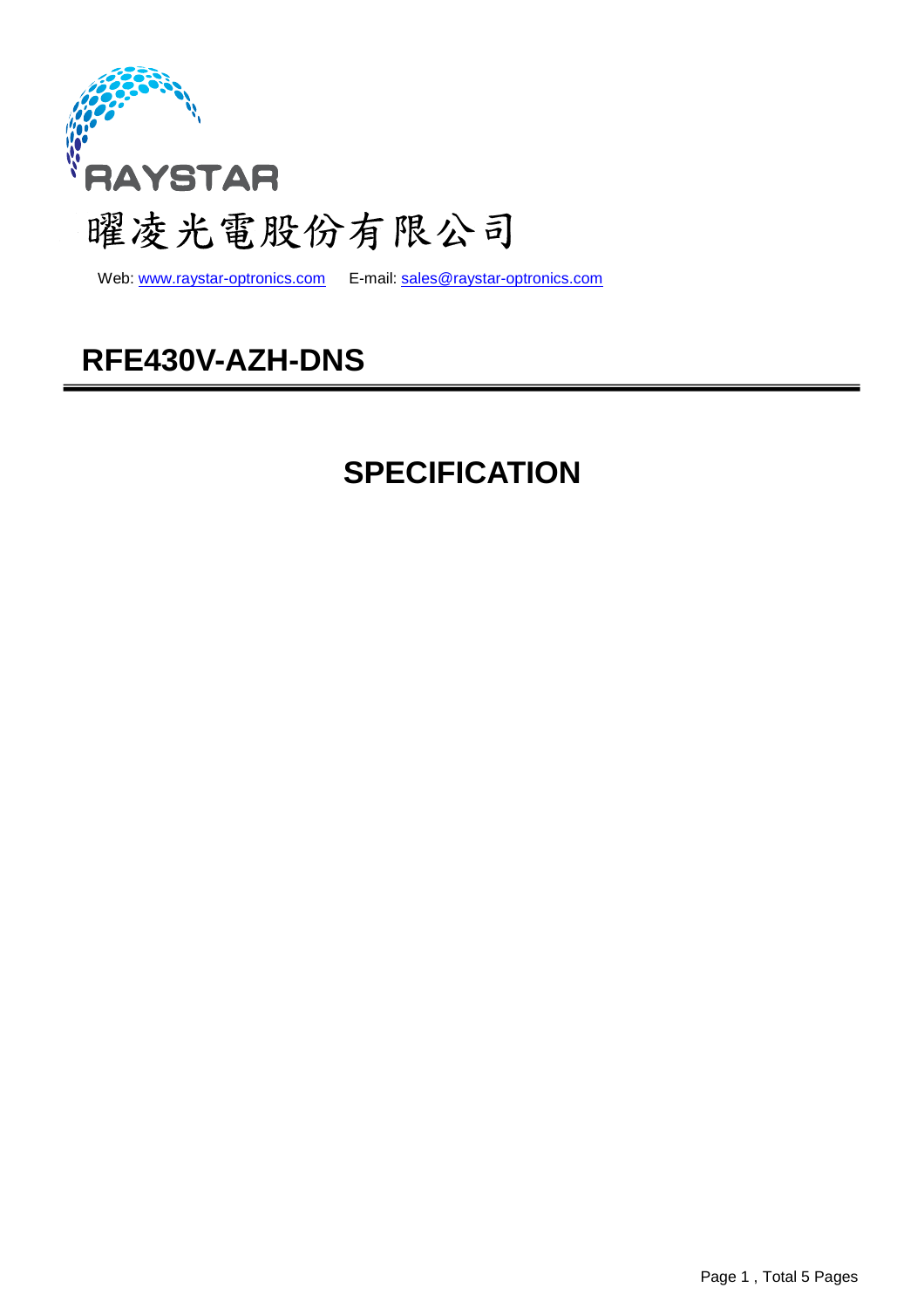

### **General Specifications**

- Size: 4.3 inch
- Dot Matrix: 480 x RGB x 272(TFT) dots
- Module dimension:  $105.5(W) \times 67.2(H) \times 4.05(D)$  mm
- Active area:  $95.04 \times 53.856$  mm
- Dot pitch: 0.066 x 0.198 mm
- LCD type: TFT, Normally White, Transmissive
- View Direction: 12 o'clock
- Gray Scale Inversion Direction: 6 o'clock
- Aspect Ratio: 16:9
- TFT Driver IC: ST7282-G4-1L
- Interface: 24-bit RGB
- Backlight Type: LED, Normally White
- Touch Panel: With RTP
- Surface: Anti-Glare

\*Color tone slight changed by temperature and driving voltage.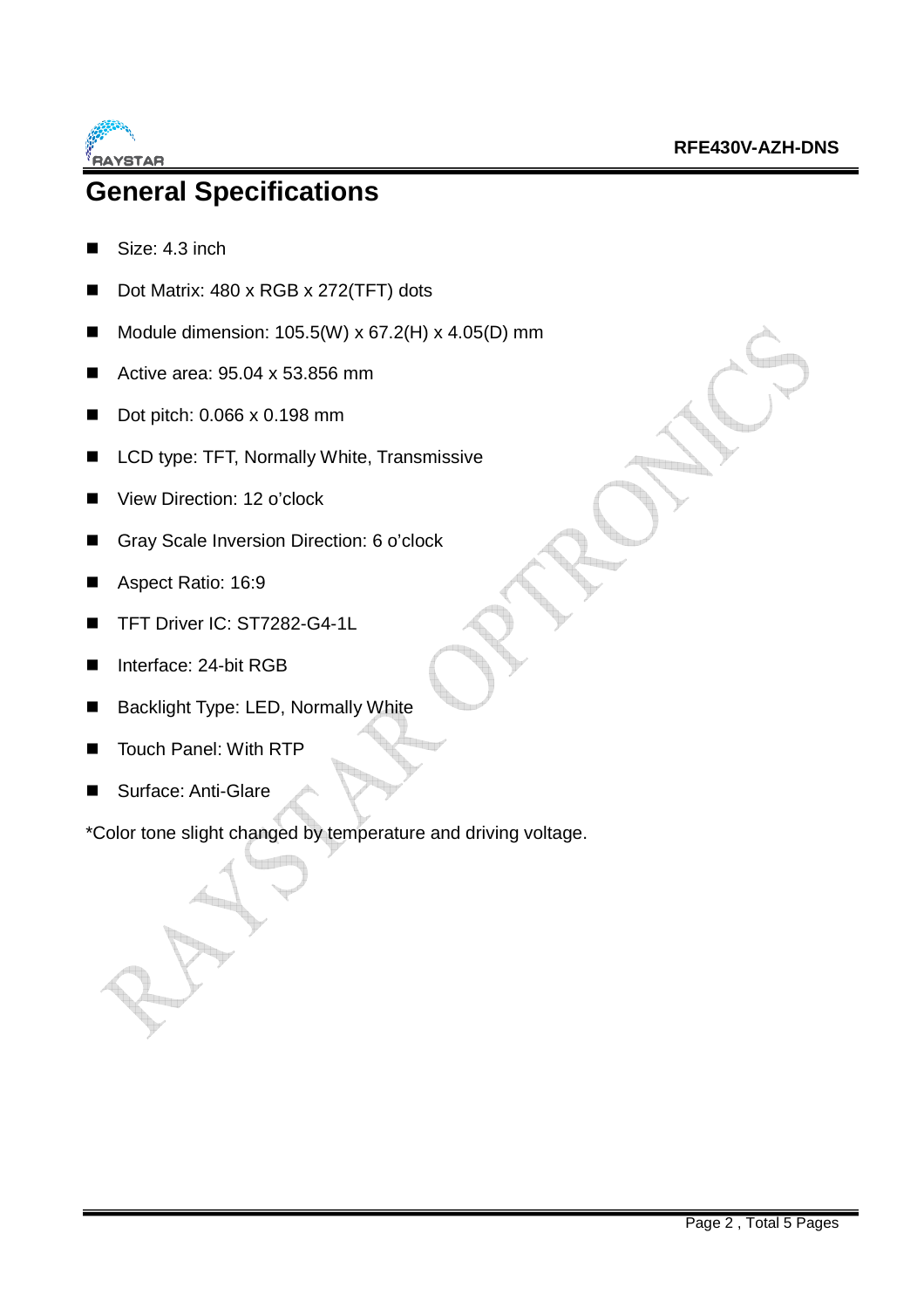

#### **Interface LCM PIN Definition**

| Pin                     | <b>Symbol</b>  | <b>Function</b>                           |
|-------------------------|----------------|-------------------------------------------|
| 1                       | VLED-          | Power for LED backlight cathode           |
| $\overline{2}$          | VLED+          | Power for LED backlight anode             |
| $\overline{3}$          | <b>GND</b>     | Power ground                              |
| $\overline{\mathbf{4}}$ | <b>VCC</b>     | Power voltage                             |
| 5                       | R <sub>0</sub> | Red data (LSB)                            |
| $\overline{6}$          | R <sub>1</sub> | Red data                                  |
| $\overline{7}$          | R <sub>2</sub> | Red data                                  |
| 8                       | R <sub>3</sub> | Red data                                  |
| 9                       | R <sub>4</sub> | Red data                                  |
| 10                      | R <sub>5</sub> | Red data                                  |
| 11                      | R <sub>6</sub> | Red data                                  |
| 12                      | R <sub>7</sub> | Red data (MSB)                            |
| 13                      | G <sub>0</sub> | Green data (LSB)                          |
| 14                      | G <sub>1</sub> | Green data                                |
| 15                      | G <sub>2</sub> | Green data                                |
| 16                      | G <sub>3</sub> | Green data                                |
| 17                      | G4             | Green data                                |
| 18                      | G <sub>5</sub> | Green data                                |
| 19                      | G <sub>6</sub> | Green data                                |
| 20                      | G7             | Green data (MSB)                          |
| 21                      | B <sub>0</sub> | Blue data (LSB)                           |
| 22                      | B <sub>1</sub> | Blue data                                 |
| 23                      | <b>B2</b>      | Blue data                                 |
| 24                      | B <sub>3</sub> | <b>Blue data</b>                          |
| 25                      | <b>B4</b>      | <b>Blue data</b>                          |
| 26                      | <b>B5</b>      | <b>Blue data</b>                          |
| 27                      | B <sub>6</sub> | <b>Blue data</b>                          |
| 28                      | B <sub>7</sub> | Blue data (MSB)                           |
| 29                      | <b>GND</b>     | Power ground                              |
| 30                      | <b>CLK</b>     | Pixel clock                               |
| 31                      | <b>DISP</b>    | Display on/off                            |
| 32                      | <b>HSYNC</b>   | Horizontal sync signal; negative polarity |
| 33                      | <b>VSYNC</b>   | Vertical sync signal; negative polarity   |
| 34                      | DE             | Data Enable                               |
| 35                      | <b>NC</b>      | No connection                             |
| 36                      | <b>GND</b>     | Power ground                              |
| 37                      | <b>XR</b>      | Right electrode                           |
| 38                      | YD             | Down electrode                            |
| 39                      | XL             | Left electrode                            |
| 40                      | YU             | Top electrode                             |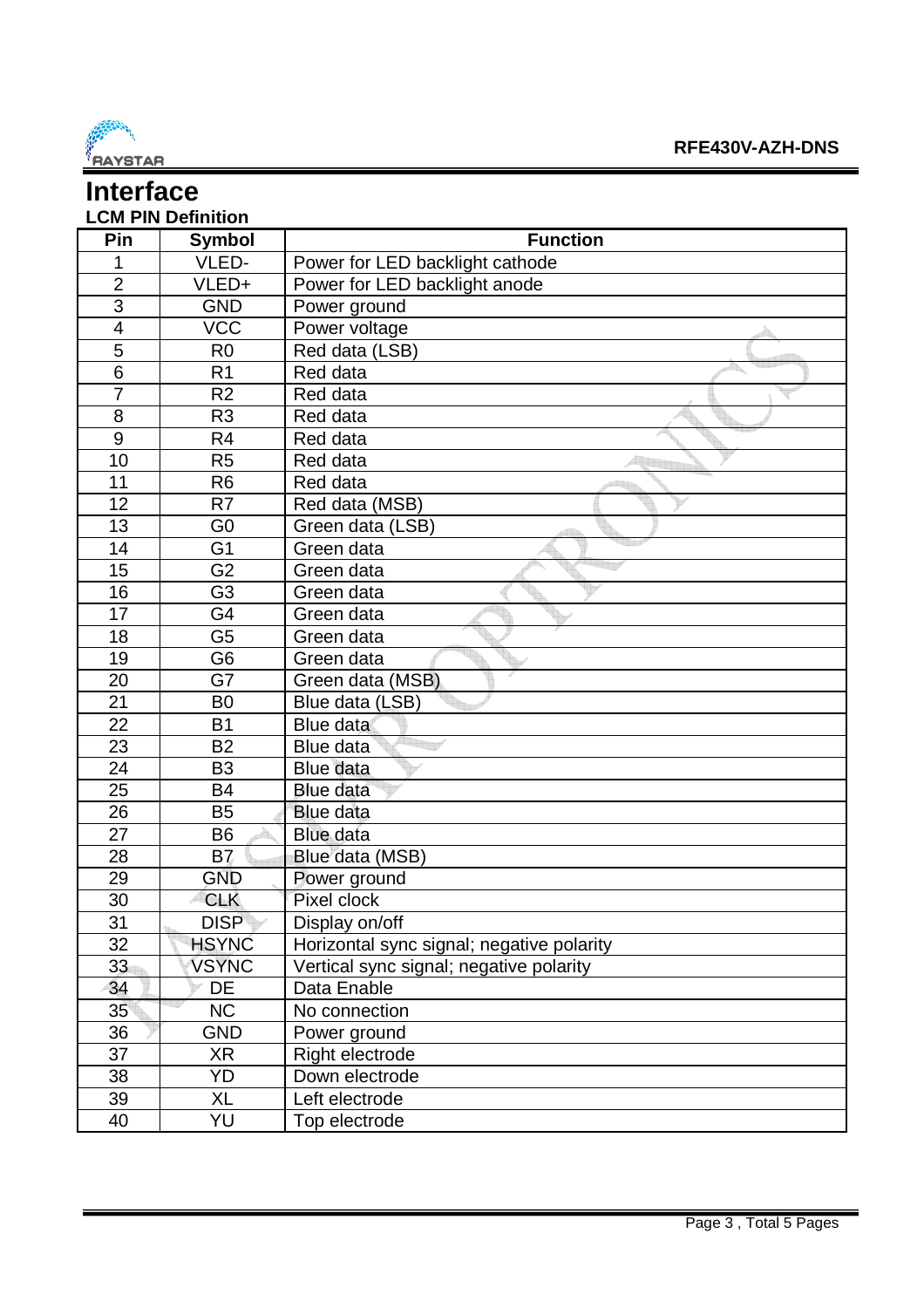

#### **RFE430V-AZH-DNS**